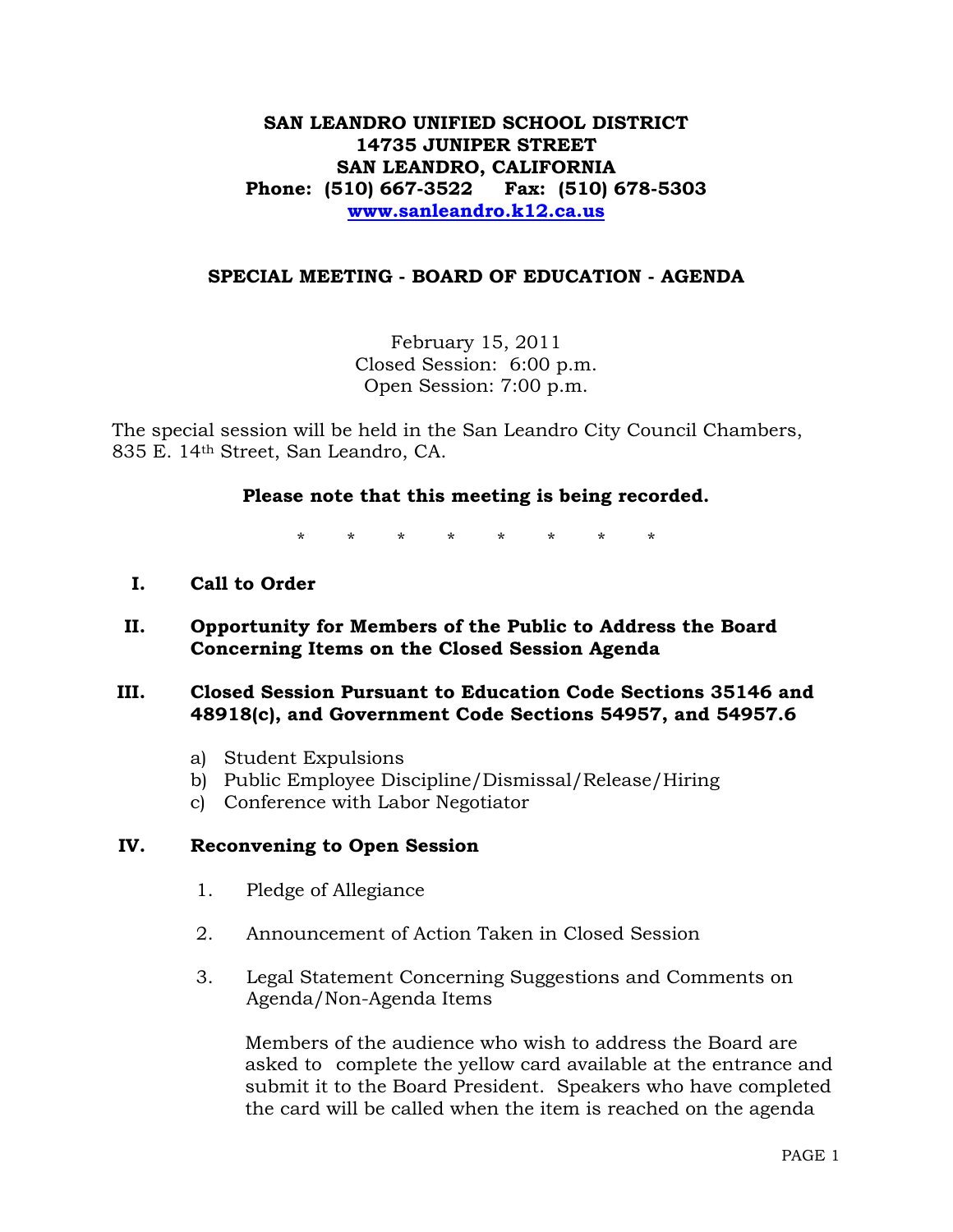or, for non-agenda items, during the Public Testimony. Cards are to be turned in before the item is reached on the agenda. Please note that this meeting is being recorded. State law prohibits the Board of Education from taking any action on or discussing items that are not on the posted agenda except to A) briefly respond to statements made or questions posed by the public in attendance; B) ask questions for clarification; C) provide a reference to a staff member or other resource for factual information in response to the inquiry; or D) ask a staff member to report back on the matter at the next meeting and/or put it on a future agenda. (Government Code Section 54954.2(a))

## **V. PUBLIC TESTIMONY ON NON-AGENDA ITEMS**

Members of the audience who wish to address the Board, please complete the yellow card available at the entrance and submit it to the Board's Administrative Assistant. Cards are to be turned in before the item is reached on the agenda.

## **VI. PUBLIC HEARING**

Public Hearing Comments are limited to 3 minutes per speaker, subject to adjustment by the Board President. Members of the audience who wish to address the Board regarding the Public Hearing are asked to complete the yellow card available at the entrance and submit it to the Board's Administrative Assistant.

 A public hearing will be conducted regarding the San Leandro Unified School District Initial Proposal to the San Leandro Teachers' Association (SLTA).

Government Code 3547 requires the Board of Education to present all initial proposals of exclusive representatives and of public school employers at a public meeting which thereafter shall be public records. The San Leandro Unified School District is presenting its initial proposal for a successor agreement with SLTA. This hearing will allow the public an opportunity to be informed of and comment on the issues that are being negotiated.

The Board will hold the official public hearing on the San Leandro Unified School District Initial Proposal to the San Leandro Teachers' Association.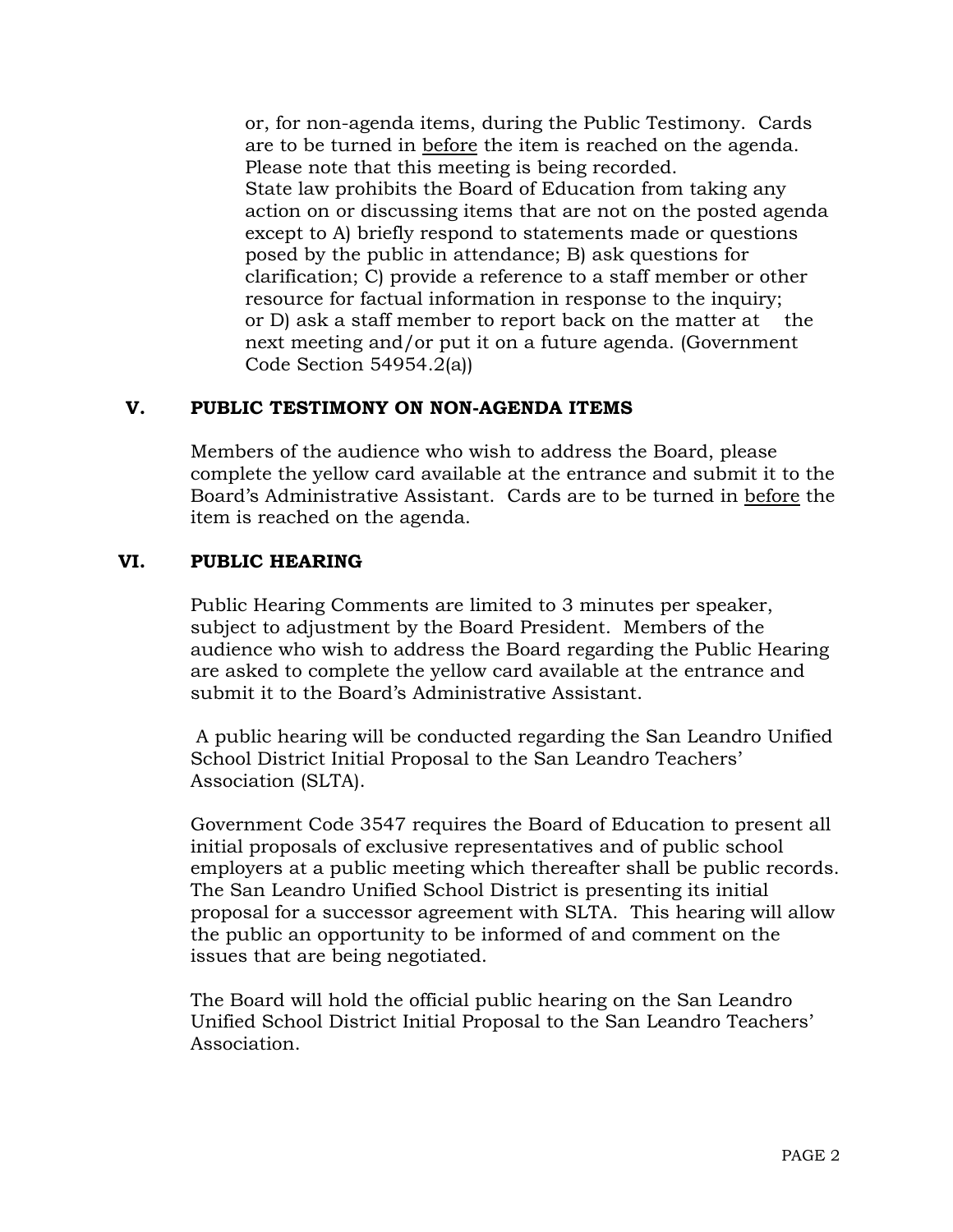a. Board President opens the public hearing

Motion Second Vote

- b. Public Testimony
- c. Board President closes the public hearing

Motion Second Vote

#### **VII. ACTION ITEM**

These items are presented for action at this time. Some may have been reviewed at a previous meeting.

#### Human Resources

| $2.1-A$             | <b>Staff Recommendation:</b>                |                                       |      |
|---------------------|---------------------------------------------|---------------------------------------|------|
| Adoption of the San | Approve the adoption of the San Leandro     |                                       |      |
| Leandro Unified     | Unified School District Initial Proposal to |                                       |      |
| School District     |                                             | the San Leandro Teachers' Association |      |
| Initial Proposal to | (SLTA).                                     |                                       |      |
| the San Leandro     |                                             |                                       |      |
| Teachers'           |                                             |                                       |      |
| Association (SLTA)  | Motion                                      | Second                                | Vote |

#### **VIII. CONSENT ITEMS**

These items are considered routine and may be enacted by a single motion. At the request of any member of the Board, any item on the consent agenda shall be removed and given individual consideration for action as a regular agenda item.

#### General Services

| $1.1-C$                  | <b>Staff Recommendation:</b>          |                                        |      |
|--------------------------|---------------------------------------|----------------------------------------|------|
| Resolution #11-08        | Adopt Resolution #11-08 In Support of |                                        |      |
| In Support of Place      |                                       | Placing a Revenue Extension Measure on |      |
| a Revenue                | the Ballot.                           |                                        |      |
| <b>Extension Measure</b> |                                       |                                        |      |
| on the Ballot            | Motion                                | Second                                 | Vote |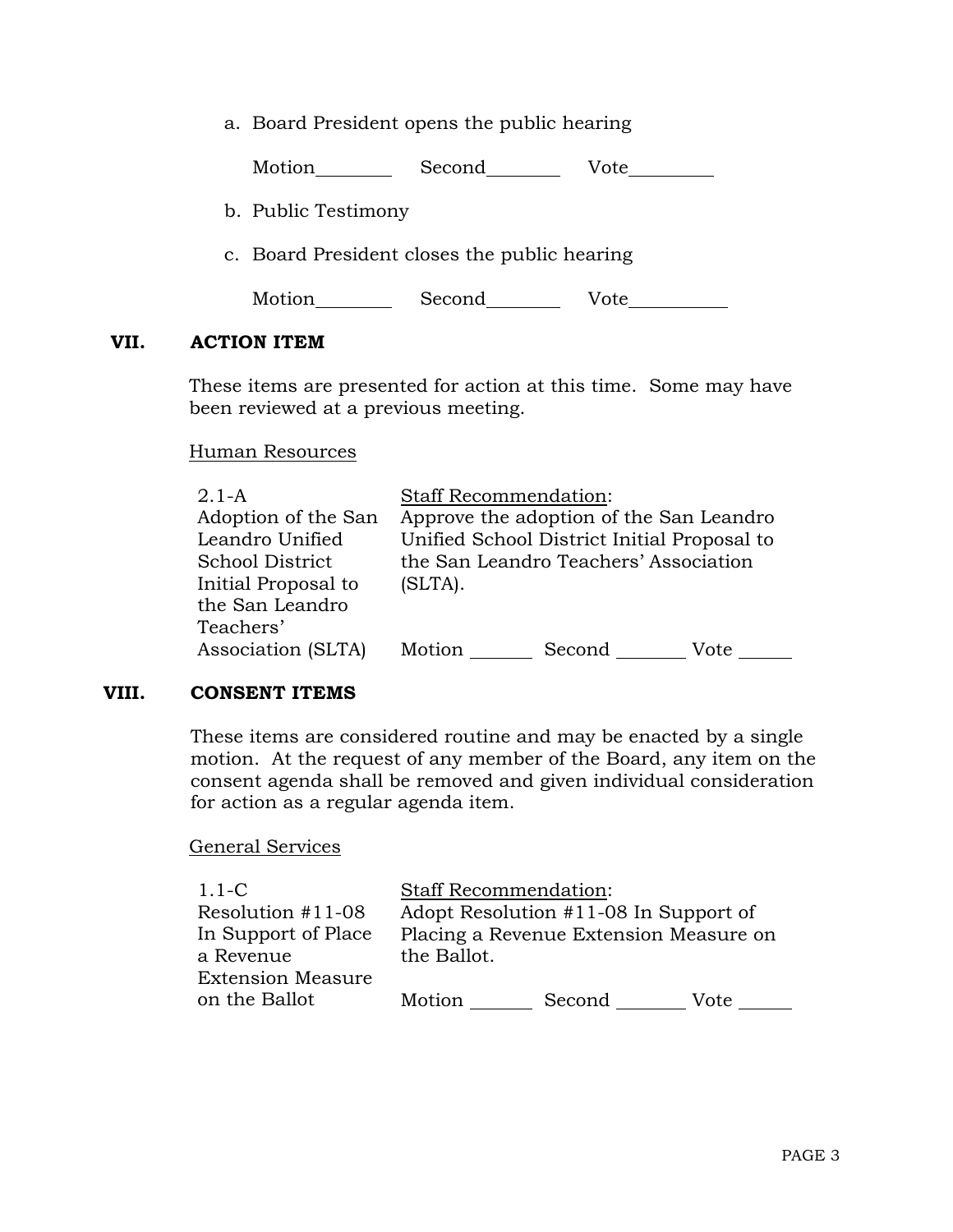# Educational Services

| $3.1 - C$                                            | Staff Recommendation:                     |                                            |      |
|------------------------------------------------------|-------------------------------------------|--------------------------------------------|------|
| Title I School-Wide                                  | Approve the Title I School-Wide Plans for |                                            |      |
| Plans for Bancroft                                   | Bancroft Middle School, Garfield          |                                            |      |
| Middle School,                                       | Elementary School, McKinley Elementary    |                                            |      |
| Garfield Elementary                                  |                                           | School, and Wilson Elementary School.      |      |
| School, McKinley                                     |                                           |                                            |      |
| Elementary School,                                   |                                           |                                            |      |
| and Wilson                                           |                                           |                                            |      |
| Elementary School Motion Second Vote                 |                                           |                                            |      |
| <b>Business Operations</b>                           |                                           |                                            |      |
| $4.1 - C$                                            | Staff Recommendation:                     |                                            |      |
| Ratification of                                      | Ratify January 2011 payroll in the        |                                            |      |
| Payroll                                              | amount of \$4,447,617.53.                 |                                            |      |
|                                                      |                                           | Motion _________ Second _________ Vote ___ |      |
| $4.2 - C$                                            | <b>Staff Recommendation:</b>              |                                            |      |
| Approval of Bill<br>Approve Bill Warrants #88219905- |                                           |                                            |      |
| Warrants                                             | 882212026 in the amount of                |                                            |      |
|                                                      | \$2,932,117.29.                           |                                            |      |
|                                                      |                                           | Motion _________ Second __________ Vote _  |      |
| $4.3-C$                                              | Staff Recommendation:                     |                                            |      |
| Intra-Budget                                         | Approve the request for Intra-Budget      |                                            |      |
| Transfers and                                        | Transfers and Revisions for January       |                                            |      |
| Revisions for                                        | 2011.                                     |                                            |      |
| January 2011                                         |                                           |                                            |      |
|                                                      |                                           | Motion Second Vote                         |      |
| $4.4 - C$                                            | Staff Recommendation:                     |                                            |      |
| New Copier                                           | Approve a new copier contract with        |                                            |      |
| Contract with                                        | Caltronics for the term of sixty (60)     |                                            |      |
| Caltronics for San                                   | months for various San Leandro Unified    |                                            |      |
| Leandro District<br><b>Sites</b>                     | School District sites.                    |                                            |      |
|                                                      | Motion                                    | Second                                     | Vote |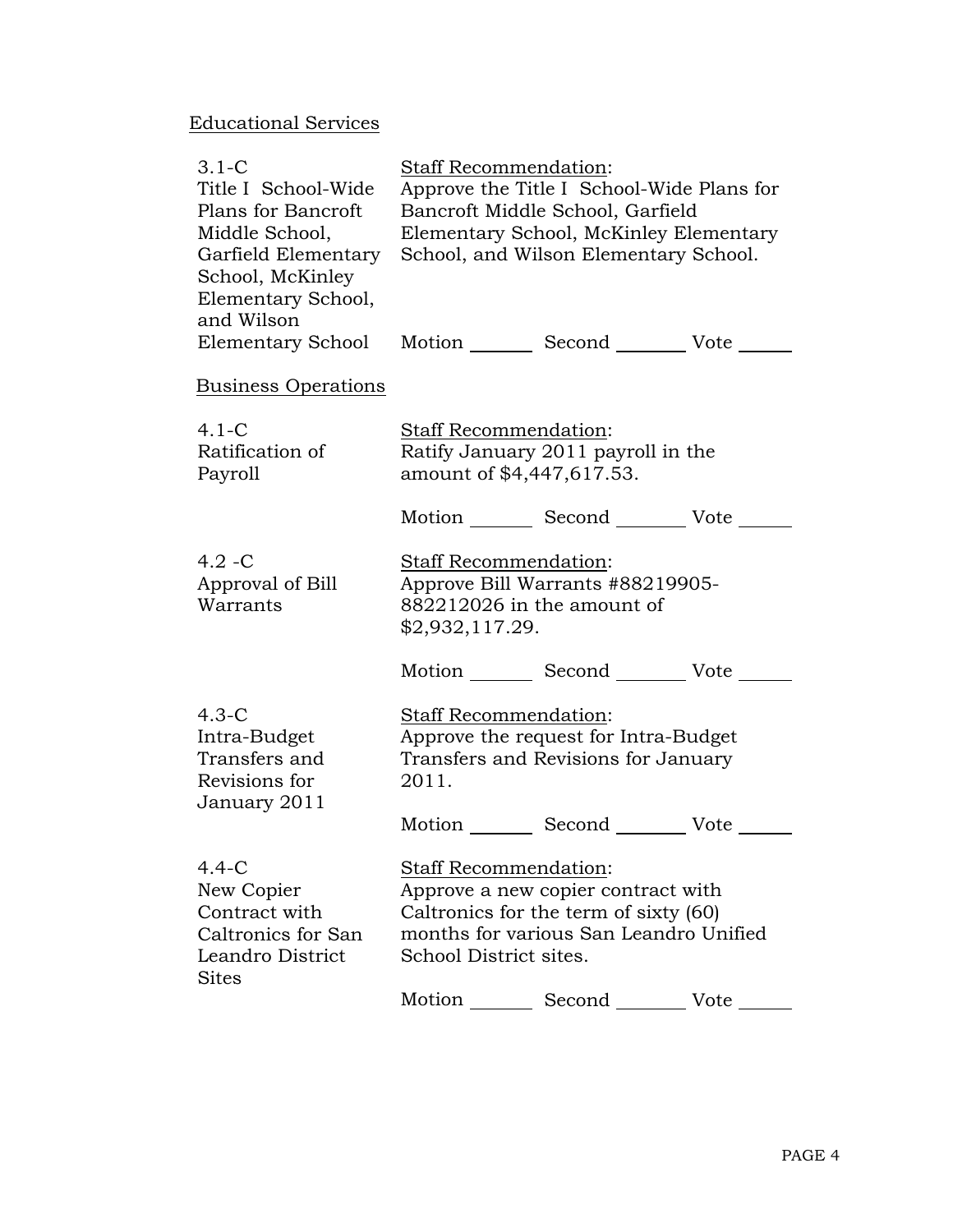# **IX. ACTION ITEMS**

## Human Resources

| $2.2-A$<br>Resolution #11-09<br>Criteria for<br>Determining Order<br>of Seniority for<br>Those Employees<br>with the Same<br>Date of First Paid<br>Service (Tie-                               | Staff Recommendation:<br>Adopt Resolution #11-09 Criteria for<br>Determining Order of Seniority for<br>Those Employees with the Same Date<br>of First Paid Service (Tie-Breaker<br>Criteria).                                                                                                                                                                        | Resolution<br>#11-09<br>will be<br>distributed<br>on<br>Monday,<br>February<br>14, 2011   |
|------------------------------------------------------------------------------------------------------------------------------------------------------------------------------------------------|----------------------------------------------------------------------------------------------------------------------------------------------------------------------------------------------------------------------------------------------------------------------------------------------------------------------------------------------------------------------|-------------------------------------------------------------------------------------------|
| Breaker Criteria)                                                                                                                                                                              | Motion _________ Second __________ Vote _____                                                                                                                                                                                                                                                                                                                        |                                                                                           |
| $2.3 - A$<br>Resolution $#11-10$<br>Criteria for<br>Determining<br>Certificated<br>Permanent and<br>Probationary<br>Personnel Whom<br>the District Shall<br>Exempt from the<br>Order of Layoff | <b>Staff Recommendation:</b><br>Adopt Resolution #11-10 Criteria for<br>Determining Certificated Permanent<br>and Probationary Personnel whom the<br>District Shall Exempt from the Order<br>of Layoff by Virtue of their Credentials,<br>Competence, Assignment, Experience<br>or Certification (Skipping Criteria).<br>Motion _________ Second _________ Vote ____ | Resolution<br>$#11-10$<br>will be<br>distributed<br>on<br>Monday,<br>February<br>14, 2011 |
| <b>Educational Services</b>                                                                                                                                                                    |                                                                                                                                                                                                                                                                                                                                                                      |                                                                                           |
| $3.1 - A$<br>Recommendation<br>from the<br>Administrative Panel                                                                                                                                | <b>Staff Recommendation:</b><br>Approve the Administrative Panel's<br>recommendation for expulsion of student<br>$E17-10/11$ .                                                                                                                                                                                                                                       |                                                                                           |
|                                                                                                                                                                                                | Motion _________ Second _________ Vote ______                                                                                                                                                                                                                                                                                                                        |                                                                                           |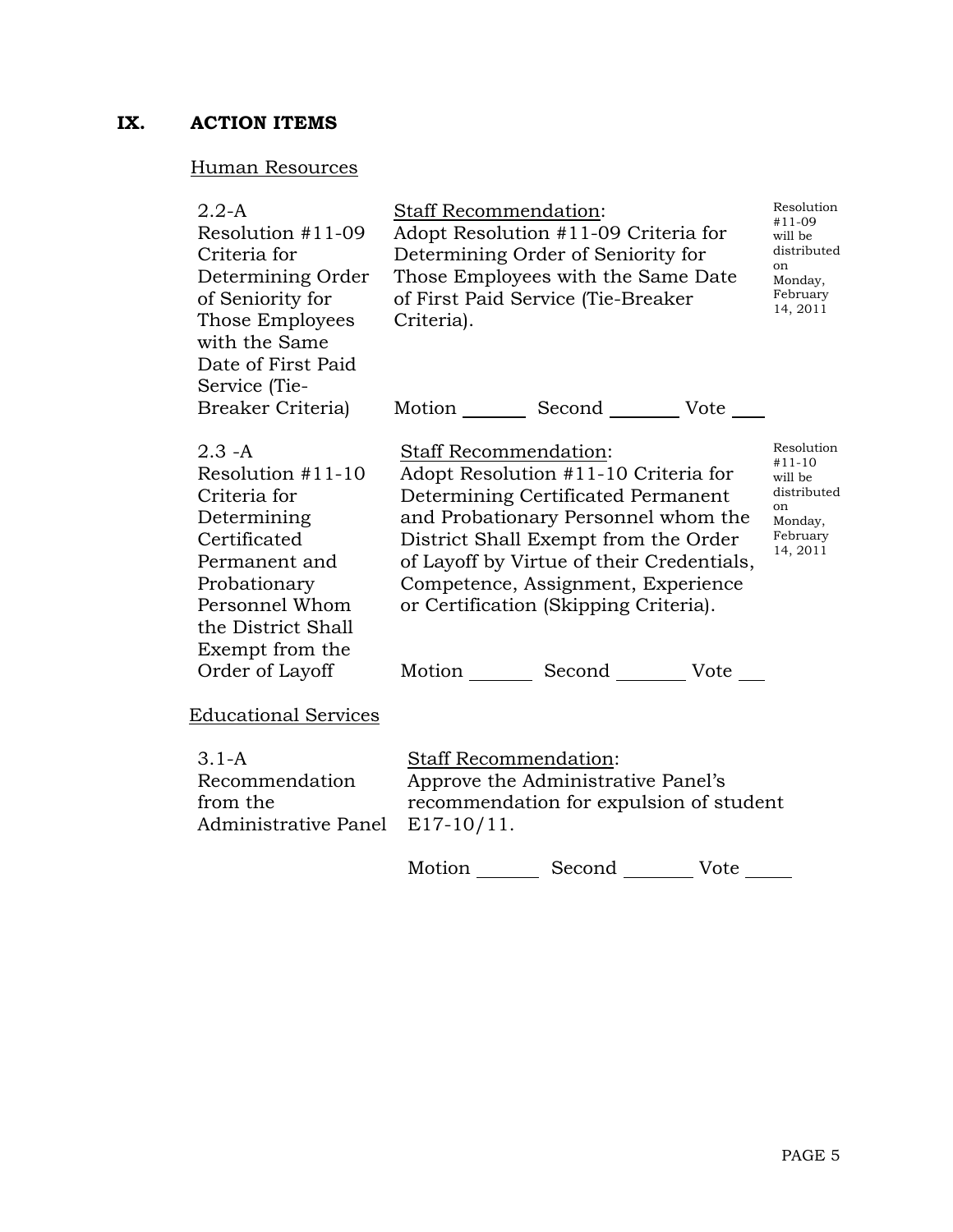### **X. CONFERENCE ITEMS**

#### Business Operations

| $4.1-CF$                   | <b>Staff Recommendation:</b>              |
|----------------------------|-------------------------------------------|
| Eliminate One of the       | The Board will discuss and consider       |
| Four Elementary            | approving the elimination of one Physical |
| Specialist                 | Education Preparatory Period at the       |
| <b>Preparatory Periods</b> | elementary schools and activate the       |
|                            | necessary personnel action.               |
|                            |                                           |

Motion Second Vote \_\_\_\_\_\_

#### **XI. INFORMATION ITEM**

These items are intended to keep the Board informed on various District business matters which do not require action by the Board.

Budget Operations

| $4.1-I$                   |        | <b>Staff Recommendation:</b>                                                                                         |      |
|---------------------------|--------|----------------------------------------------------------------------------------------------------------------------|------|
| Miscellaneous<br>Receipts |        | Miscellaneous receipts in the amount of<br>\$13,871,767.54 have been deposited in<br>the Treasury of Alameda County. |      |
|                           | Motion | Second                                                                                                               | Vote |

Facilities and Construction

| $5.1-I$            | <b>Staff Recommendation:</b>                                |
|--------------------|-------------------------------------------------------------|
| Conceptual Design  | The Board will receive for review                           |
| Team for Measure M | information on the Conceptual Design<br>Team for Measure M. |

Motion Second Vote \_\_\_\_\_\_

#### **XII. Board Member Comments**

#### **XIII. ANNOUNCEMENT Board of Education Meetings**

 Regular Meeting – March 1, 2011  **Special Board Meeting – March 8, 2011** Regular Meeting – March 15, 2011 Regular Meeting – April 5, 2011 Regular Meeting – April 19, 2011